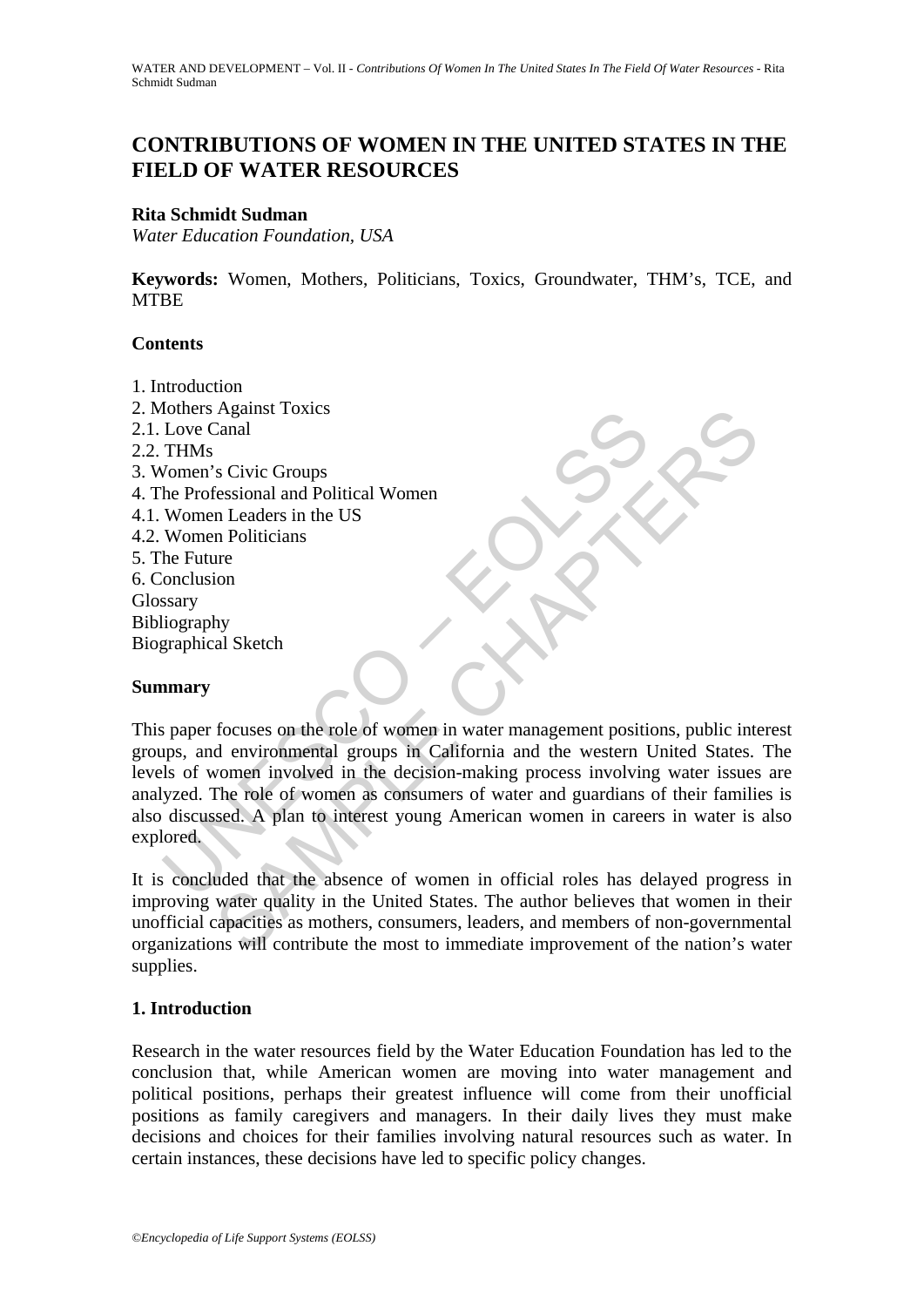## **2. Mothers Against Toxics**

inissed the idea that several cases of leukemia in the same neighborouthly mything, certainly not the water, which was tested to and met the Anderson argued that the water had never tasted right, it never leven the Anderso the idea that several cases of leukemia in the same neighborhood were relate the idea that several cases of leukemia in the same neighborhood were related in the water had never tasted right, it never had never the standar As water quality has become a bigger issue in the United States, women, in their capacities as mothers, have drawn attention to groundwater and surface water pollution and suggested the link between childhood diseases and water quality. A best selling book and film, "A Civil Action", is based on such a story set in Woburn, Massachusetts in the 1970s and 1980s. The book and film are based on the true courtroom drama in which two of the largest US corporations were accused of causing the deaths of children from leukemia. The link between polluted well-water and lymphocytic leukemia was questioned by an observant mother, Ann Anderson, in Woburn, Massachusetts. Her three-and-a-half year old son was diagnosed, and later died, from the disease. She began meeting with several other neighborhood mothers whose children were also being treated for the same type of leukemia. At first, doctors and water professionals dismissed the idea that several cases of leukemia in the same neighborhood were related to anything, certainly not the water, which was tested to and met the standards of 1972. Ann Anderson argued that the water had never tasted right, it never looked right, and it never smelled right. These events occurred at a time when people, especially women, trusted officials—male engineers—to keep the water clean. The women homemakers did notice the water corroded their dishwashers, sinks, and faucets. The wells supplying the water from the Aberjona aquifer, which later proved to be contaminated due to illegal dumping of toxic chemicals, were dug in the early 1960s. Chlorination was added in 1968. Through the early 1970s the wells were closed several times because of citizen complaints about taste, color, and odor but they were always reopened due to persistent drought conditions.

As more cases of leukemia appeared—12 total in the neighborhood, eight within a halfmile radius, six almost next door to each other—Ann Anderson continued to speculate about the link between the drinking water and these cases of childhood leukemia. However, she was pitting herself and a few mothers against the local public health department, city council, and the mayor. She was accused of being an emotional, hysterical mother.

However, by 1979, Woburn police were investigating the appearance of 184 barrels of industrial waste on land near the pumps. The chemicals TCE and perc, trichloroethylene and tetrachloroethylene, had heavily contaminated the wells and they were finally shut down. Who was responsible for the contamination of the wells? How long had it been going on? Eventually the mothers involved an attorney, Jan Schlichtmann, who took on the case against the W.R. Grace food-packaging factory and Beatrice's J. J. Riley tannery. Mr. Schlichtmann tried to prove that land near the wells was used for years as a dumpsite by the corporations and that dumping was done with the knowledge of the corporations. He did not win in court and later appeals were denied. However, a former employee of the tannery subsequently admitted he had secretly removed hazardous materials in the fall of 1983, before the US Environmental Protection Agency (EPA) came on to the property to perform tests.

### **2.1 Love Canal**

Eventually, the mothers and Mr. Schlichtmann were vindicated when the EPA stated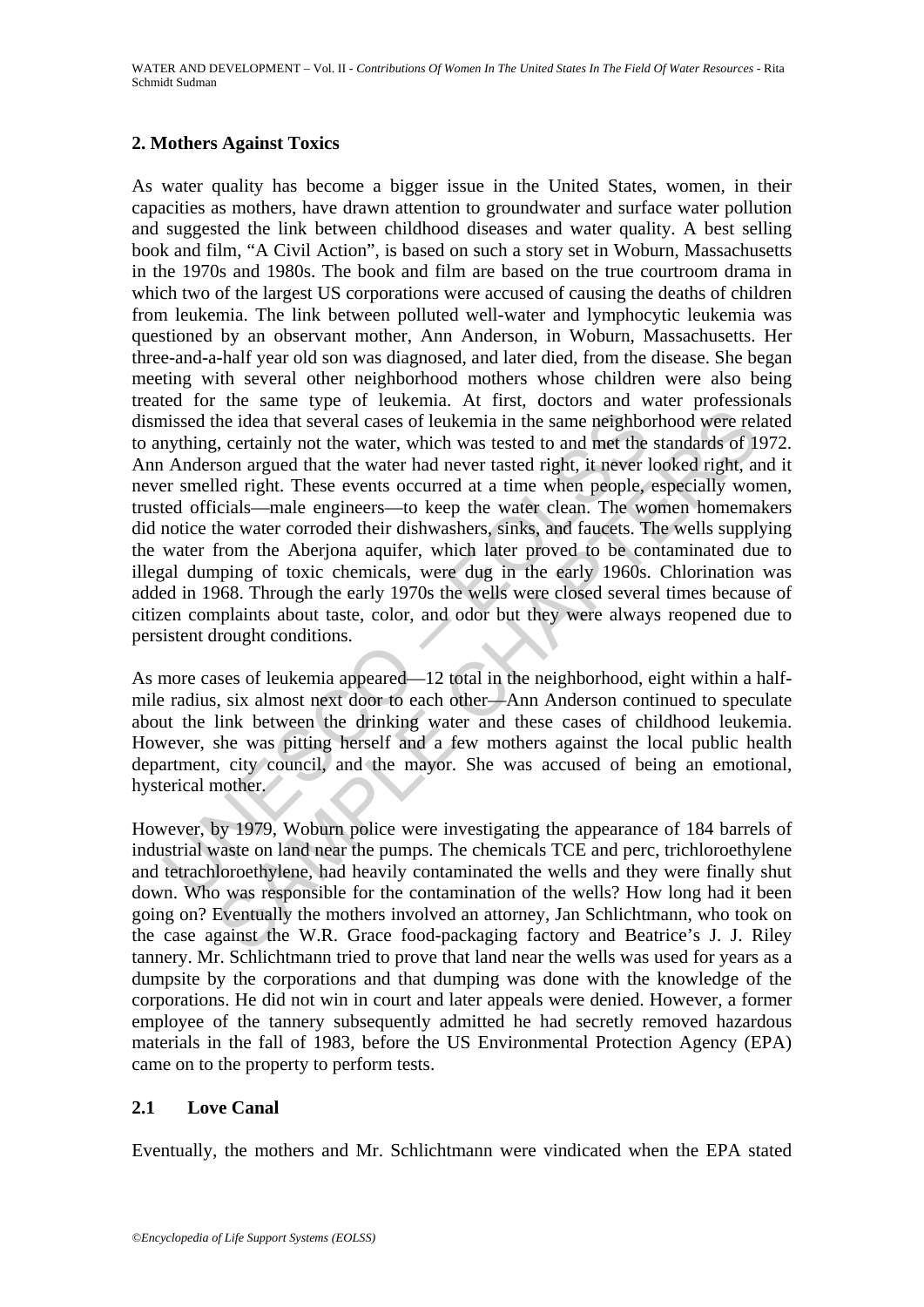WATER AND DEVELOPMENT – Vol. II - *Contributions Of Women In The United States In The Field Of Water Resources* - Rita Schmidt Sudman

that the Beatrice land was the most grossly contaminated area in the aquifer and by far the largest contributor to the pollution of the wells. Years later, the EPA unveiled a reclamation plan that would take 50 years to complete and cost about US\$ 70 million, the largest and most costly environmental cleanup in New England. W. R. Grace pleaded guilty to two felony counts for lying to the EPA and was fined the maximum fine, only US\$ 10 000. By 1997, 74 million gallons of contaminated water were pumped out of the Aberjona aquifer. It will take nature thousands of years to clean up the entire river.

in the spring of 1978, Mrs. Gibbs was a homemaker who discovered attending an elementary school built on top of a 20 000 ton, toxic and a straight and built on top of a 20 000 ton, toxic agains are alls, New York. She org spring of 1978, Mrs. Gibbs was a homemaker who discovered that her comparing of 1978, Mrs. Gibbs was a homemaker who discovered that her comparing an elementary school built on top of a 20 000 ton, toxic-chemical dum all s During this time, there were other cases of observant mothers going up against the water utility establishment. The case of the Love Canal crisis in the United States is another example of mothers, led by Lois Gibbs who later founded the Center for Health, Environment and Justice, bringing a toxic water problem to public notice. Twenty years ago, in the spring of 1978, Mrs. Gibbs was a homemaker who discovered that her child was attending an elementary school built on top of a 20 000 ton, toxic-chemical dump in Niagara Falls, New York. She organized her neighbors into the Love Canal Homeowners Association and struggled for more than two years for relocation. Opposing the group's efforts were the major chemical manufacturer, Occidental Petroleum, and local, state, and federal government officials who claimed that the leaking toxic chemicals, including dioxin, were not the cause of high rates of birth defects, miscarriages, cancers, or other health problems. In 1980, US President Jimmy Carter delivered an Emergency Declaration that moved 900 families from the hazardous area—a victory for this mothers movement. Since that time, Lois Gibbs and her organization have reached out to people across the US who are experiencing similar problems.

Mothers & Others is another group born out of mothers concerned about effects of pollution on their children. Their motto, "environmental change begins at home," guides their efforts as consumers involved in the promotion of safe food and healthy homes.



#### **Bibliography**

- - -

Center for Health, Environment, and Justice (Lois Gibbs, Founder) www.essential.org/cchw/lovecanal/loisbio.html [Web site about organization which discovered Love Canal problem.]

Dodds L. (1999). *Epidemiology Magazine*, Dalhousie University.

Harr J. (1996) *A Civil Action*, Vintage Books. [Book on industrial groundwater pollution and citizen lawsuit]